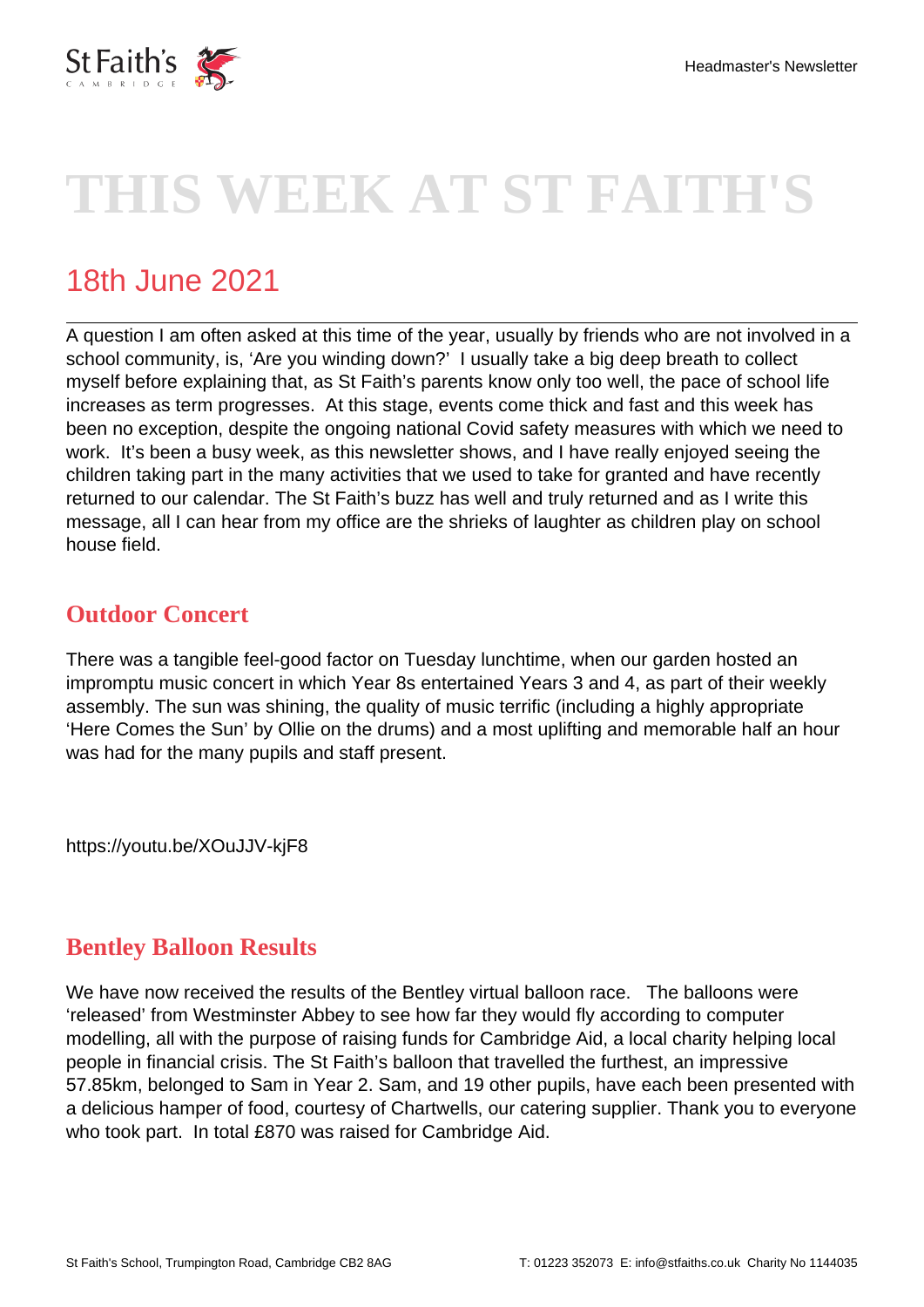



## **National Maths Challenge**

This week, the advanced rounds of the Junior Maths Challenge were held. On Tuesday, Archie, Henry and Ryan, who scored exceptionally well in the first round, competed in the Olympiad, the highest level of the competition. On Wednesday, pupils from Years 6, 7 and 8 who had qualified for the Kangaroo round of the competition were put through their paces. I am sure all pupils did themselves proud and we look forward to hearing their results in due course.

#### **General Knowledge Final**

Year 3 Quiz Team members were in action yesterday in the Hive as they pitted their General Knowledge skills in the National Final of the Quiz Club Challenge, having qualified through the regional round earlier this term. When I called in, they were answering the question, 'Fought during World War 1 in 1916, in which battle was the tank first used?' The next one was 'What is the chemical symbol for the element in diamond?' I am sure you agree these are challenging questions for 7 and 8 year olds. Nevertheless, our team answered both of these tricky questions correctly and performed admirably overall, finishing in 14th place. Very well done to Emily, Owen, Chenrui and Nathaniel for representing St Faith's so well.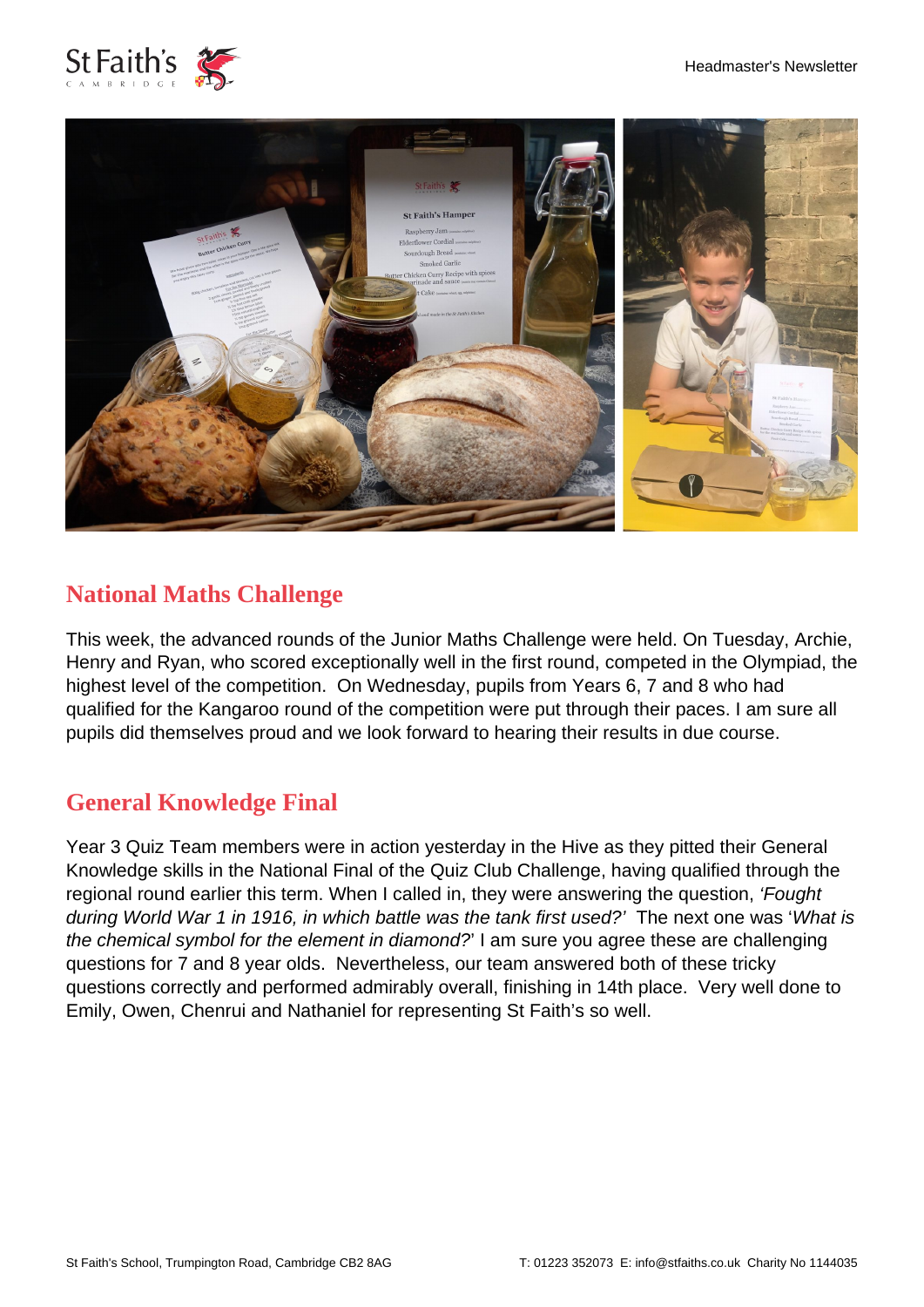



#### **Year 7 Extended Science Projects**

This term, pupils in Year 7 have been exploring modern day items, researching the science behind them and looking at how innovation and technology have driven their evolution. From steam engines to electric cars, telephone exchanges to smart phones and hairdryers to ovens, Year 7s have demonstrated an appreciation of how far science has driven the evolution of items we take for granted every day. Mrs Price, Head of Science, was delighted with the quality of the work presented, and was particularly impressed with how the children embraced the concept of peer review during this extended project.

[ALBERTO'S RESEARCH ON THE SANITATION SYSTEM](https://youtu.be/3lnBx6yBumE) [Saisha's Research on Cameras](https://youtu.be/peHKgM7W54o) [Rhia's Research on Telephones](https://youtu.be/P0T9QWK2K_A)

#### **Drama and Music Exams**

Today, 32 pupils from Years 3 to 8 are taking part in New Era Academy Speech and Drama exams. Under the expert tutelage of Miss Tucker, our Speech and Drama teacher, the children have been working towards exams in Verse and Prose, Acting, Mime, Shakespeare and Public Speaking. I wish everyone taking part the very best of luck and look forward to hearing their results.

Next week, 70 pupils will be taking their ABRSM music exams. From those taking their first Grade 1 exam to older pupils sitting Grade 7, the exams are important milestones in their musical development. I wish them all every success.

#### **Sports Fixtures**

I am sure that many of you share our disappointment that today's sports fixtures had to be cancelled owing to the inclement weather. After such a long dry spell, how unfortunate that the rain arrived on the day that so many children were looking forward to playing in an inter-school